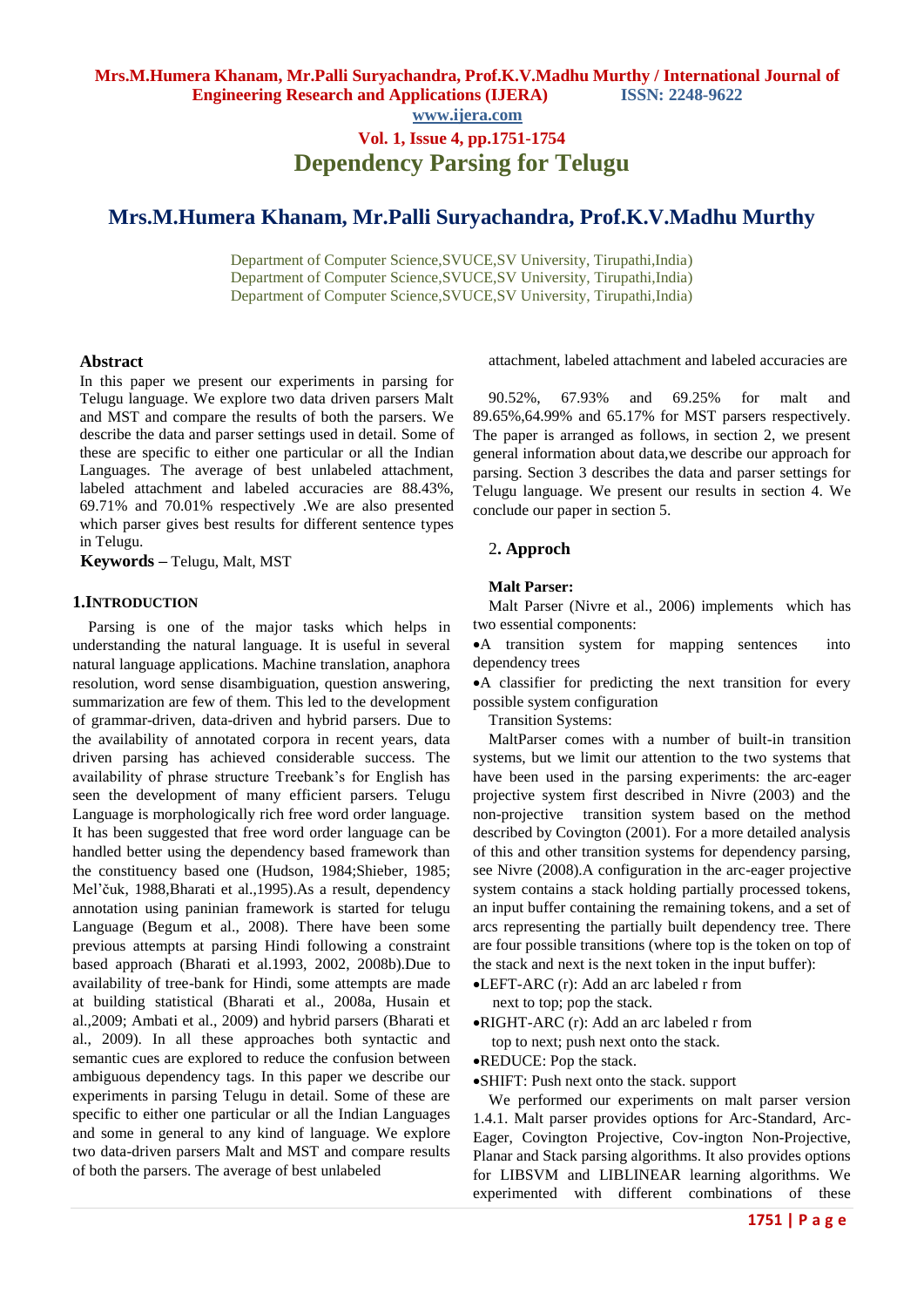**Mrs.M.Humera Khanam, Mr.Palli Suryachandra, Prof.K.V.Madhu Murthy / International Journal of Engineering Research and Applications (IJERA) ISSN: 2248-9622** 

**www.ijera.com**

### **Vol. 1, Issue 4, pp.1751-1754**

algorithms to arrive at the best settings.

Features, Feature selection and Templates:

An extensive list of features is prepared which we thought are appropriate in helping to form a better parse. Best settings for each data set are selected with a simple forward selector. The simple forward selector runs by appending the feature to template file one by one seeing when it meets the given criteria. A set of algorithms and classifiers are to be provided prior to the forward selector. We include the corresponding feature in the template file if the LAS increase and UAS does not decrease. We have used LIBLINEAR and LIBSVM classifiers and found out the LIBLINEAR has achieved slightly better accuracies over the LIBSVM. This is because of the new version of Malt parser has updated the LIBSVM and LIBLINEAR packages. A 5 fold cross validation has been done for selecting the best template, best algorithm and best classifier for Telugu Language data. From the set of morphological information provided along with the data, vibhakti and tam has helped in improving accuracies (Bharati et al., 2008; Ambati et al., 2009, 2010a).

### **MST Parser:**

The parser should work with Java 1.4 and 1.5.

This is the parser described in the following papers

-Multilingual Dependency Parsing with a Two-Stage Discriminative Parser

-Online Learning of Approximate Dependency Parsing Algorithms

-Non-projective Dependency Parsing using Spanning Tree Algorithms

-Online Large-Margin Training of Dependency Parsers

Telugu is a Dravidian language which is agglutinative in nature. We have taken Telugu annotated data,which contains sentences1651words7920Unique words2964chunks5983

We used two data driven parsers Malt (Nivre et al., 2007a), and MST (McDonald et al., 2005b) for our experiments. Malt is a classifier based Shift/Reduce parser. It uses arc-eager, arc-standard, covington , projec-tive and convington non-projective algorithms for parsing (Nivre,2006). History-based feature models are used for predicting the next parser action (Black et al.,1992). Support vector machines are used for mapping histories to parser actions (Kudo and Matsumoto,2002). It uses graph transformation to handle non-projective trees (Nivre and Nilsson, 2005).MST uses Chu-Liu-Edmonds (Chu and Liu,1965; Edmonds, 1967) Maximum Spanning Tree algorithm for non-projective parsing and Eisner's algorithm for projective parsing (Eisner, 1996). It uses online large margin learning as the learning algorithm (McDonald et al., 2005a).Malt provides an xml file, where we can specify the features for the parser. But for MST, these features are hard coded. Accuracy of the labeler of MST is very low. We tried

to modify the code but couldn't get better results.

### **3.Settings:**

#### **Input Data**:

Both the parsers take CoNLL format as input. So, we have taken data in CoNLL format for our experiments. The FEATS column of each node in the data has 6 fields. These are six morphological features namely category, gender, number, person, vibhakti5 or TAM6 markers of the node. We experimented considering different combinations of these fields for both the parsers. For Telugu language vibhakti and TAM fields gave better results than others. This is similar to the settings of Bharati et al. (2008a). They showed that for Hindi, vibhakti and TAM markers help in dependency parsing where as gender,number, person markers won't.

### **Malt Parser Settings:**

Malt provides options for four parsing algorithms arceager, arc-standard, covington projective,covington nonprojective. We experimented with all the algorithms for all the three languages for both the tagsets. Tuning the SVM model was difficult; we tried various parameters but could not find any fixed pattern. Finally, we tested the performance by adapting the CoNLL shared task 2007 (2007b) settings used by the same parser for various languages (Hall et. al, 2007). For feature model also after exploring general useful features, we experimented taking different combinations of the settings used in CoNLL shared task 2007 for various languages. For Telugu language,the following are the best settings.

| <b>For Parsing</b> | Arc eager |
|--------------------|-----------|
| For Learning       | Liblinear |

### **MST Parser Settings:**

MST Parser is a non-projective dependency parser that searches for maximum spanning trees over directed graphs. Models of dependency structure are based on large-margin discriminative training methods. Projective parsing is also supported. MST parser contains the parameters train, trainfile, model-name, training-iterations, decode-type, trainingk, loss-type, order. By doing many experiments, for the following values, the parser gives best accuracies.

| Training-k  | h    |
|-------------|------|
| Decode type | pro. |
| Order       |      |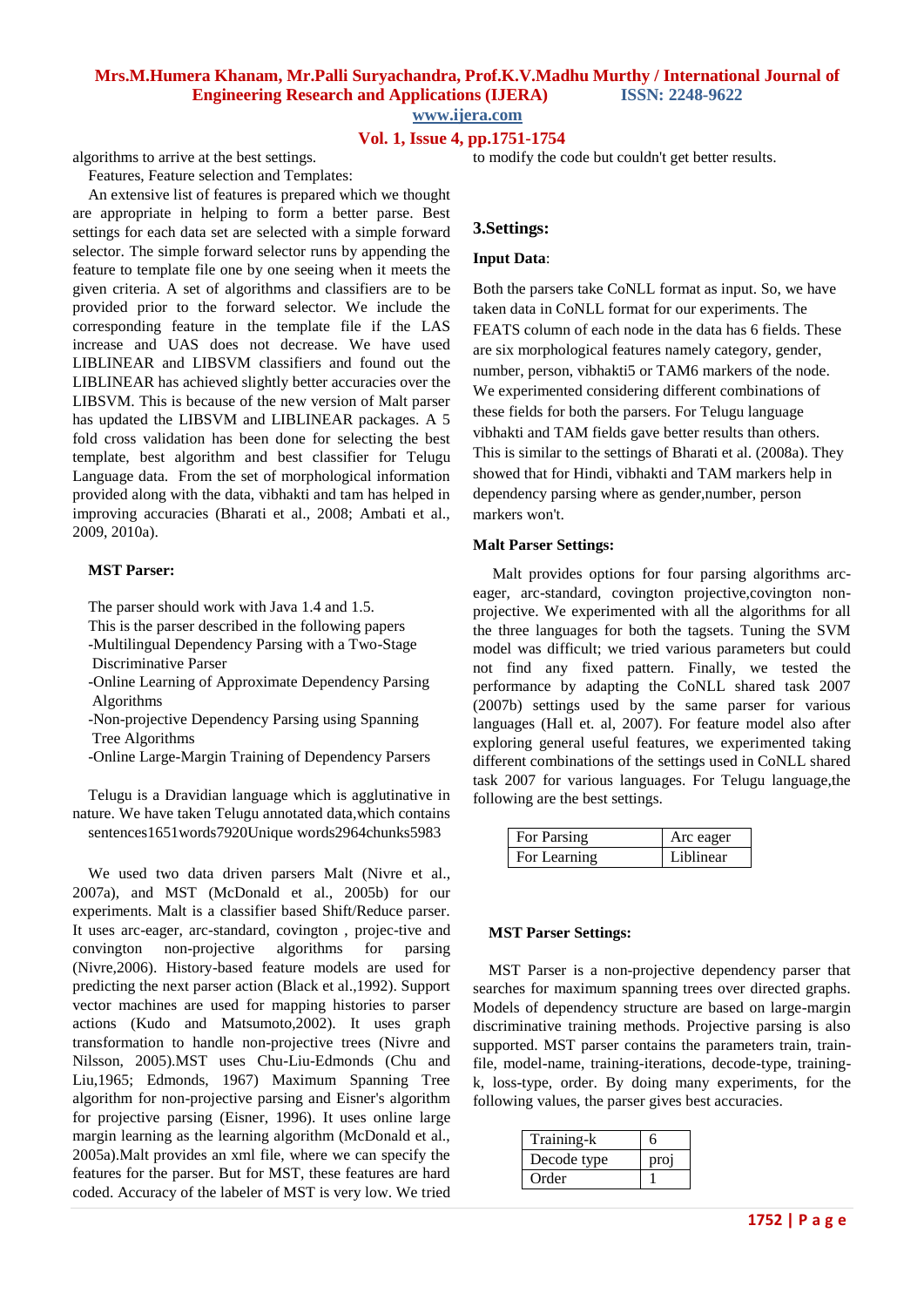# **Mrs.M.Humera Khanam, Mr.Palli Suryachandra, Prof.K.V.Madhu Murthy / International Journal of Engineering Research and Applications (IJERA) ISSN: 2248-9622**

**www.ijera.com**

|  | Vol. 1, Issue 4, pp.1751-1754 |  |
|--|-------------------------------|--|

| Compound  | 63.45 | 59.23 |
|-----------|-------|-------|
| Complex   | 58.94 | 54.63 |
| Compound- | 53.87 | 49.23 |
| Complex   |       |       |

### **4.Experiments and Results:**

We merged both the training and development data and did 5-fold cross-validation for tuning the parsers. We extracted best settings from the cross validation experiments. These settings are applied on the test data. Size of the test data is 150 sentences.

#### **Results on Test Data:**

### **Malt parser**:

| <b>UAS</b> | 90.52 |
|------------|-------|
| LAS        | 67.93 |
| L A        | 69.25 |

### **MST Parser :**

| <b>UAS</b> | 89.56 |
|------------|-------|
| LAS        | 65.23 |
| LA.        | 66.25 |

### **Evalution for sentences** :

We broadly divided sentences in Telugu as the following categories with our linguistic knowledge in Telugu. We have given examples for each sentence types.

Simple Sentences : Simple sentences contain no conjunction

Ex : nEnu ikkadaku vachAnu.

Compound Sentences : Compound sentences contain two statements that are connected by a conjunction

Ex : athanu vachAdu mariyu tirigi vellAdu.

Complex Sentences :Complex sentences contain a dependent clause and at least one independent clause.

Ex : eEme, nA kUthauru,pEru ramya.

Compound - Complex Sentences : Compound - complex sentences contain at least one dependent clause and more than one independent clause.

Ex:ramu,pOyina nela ikadaku vachi,bahumathi

tEsukunnadu mariyu selavu pI vellAdu.

We have classified our sentences based on the sentence types. We have given these classified sentences for testing to the two parsers. For simple sentences, both parsers had given good results, but for other sentence types they have shown less accuracies. We presented our results below.

| Sentence type | Malt | <b>MST</b> |
|---------------|------|------------|
| Simple        |      |            |

we found that both parsers were showing less accuracies for complex, compound-complex type sentences because they have long sentences, including many punctuations like comma, period, and other symbols. These punctuation symbols increases the complexity for giving best accuracies for the parsers.

### **5.Conclusions and Future Directions :**

For Telugu language, Malt performed better over MST. We have modified the implementation of MST to handle vibhakti and TAM markers for labeling. We observed that even during unlabeled parsing some features which might not be useful in parsing are being used. We would like to modify the implementation to do experiments with features for unlabeling also. For getting best best accuracies for long sentences, we need to divide the sentences as phrases by using punctuations, which are present in the sentences. It also involves more linguistic knowledge in Telugu grammar. This is the future work we need to work for getting best accuracies.

### **References:**

R. Begum, S. Husain, A. Dhwaj, D. M. Sharma, L.Bai, and R. Sangal. 2008. Dependency annotation scheme for Indian languages. In Proceedings of IJCNLP-2008. http://www.iiit.net/techreports/2007\_78.pdf

B. R. Ambati, P. Gade and C. GSK. 2009. Effect of Minimal Semantics on Dependency Parsing. In Proceedings of RANLP 2009 Student Research Workshop.

S. M. Shieber. 1985. Evidence against the context freeness of natural language. In Linguistics and Philosophy, p. 8, 334–343.

Ryan McDonald , Kevin Lerman , Fernando Pereira.Multilingual Dependency Analysis with a Two-Stage Discriminative Parser.

Ryan McDonald , Fernando Pereira .Online Learning of Approximate Dependency Parsing Algorithms.

Ryan McDonald , Fernando Pereira , Kiril Ribarov , Jan Haji? .Non-projective Dependency Parsing using Spanning Tree Algorithms.

Ryan McDonald , Koby Crammer , Fernando Pereira .Online Large-Margin Training of Dependency Parsers.

J. Nivre and J. Nilsson. 2005. Pseudo-projective dependency parsing. In Proc. of ACL-2005, pages 99–106.

J. Nivre. 2006. Inductive Dependency Parsing. Springer.